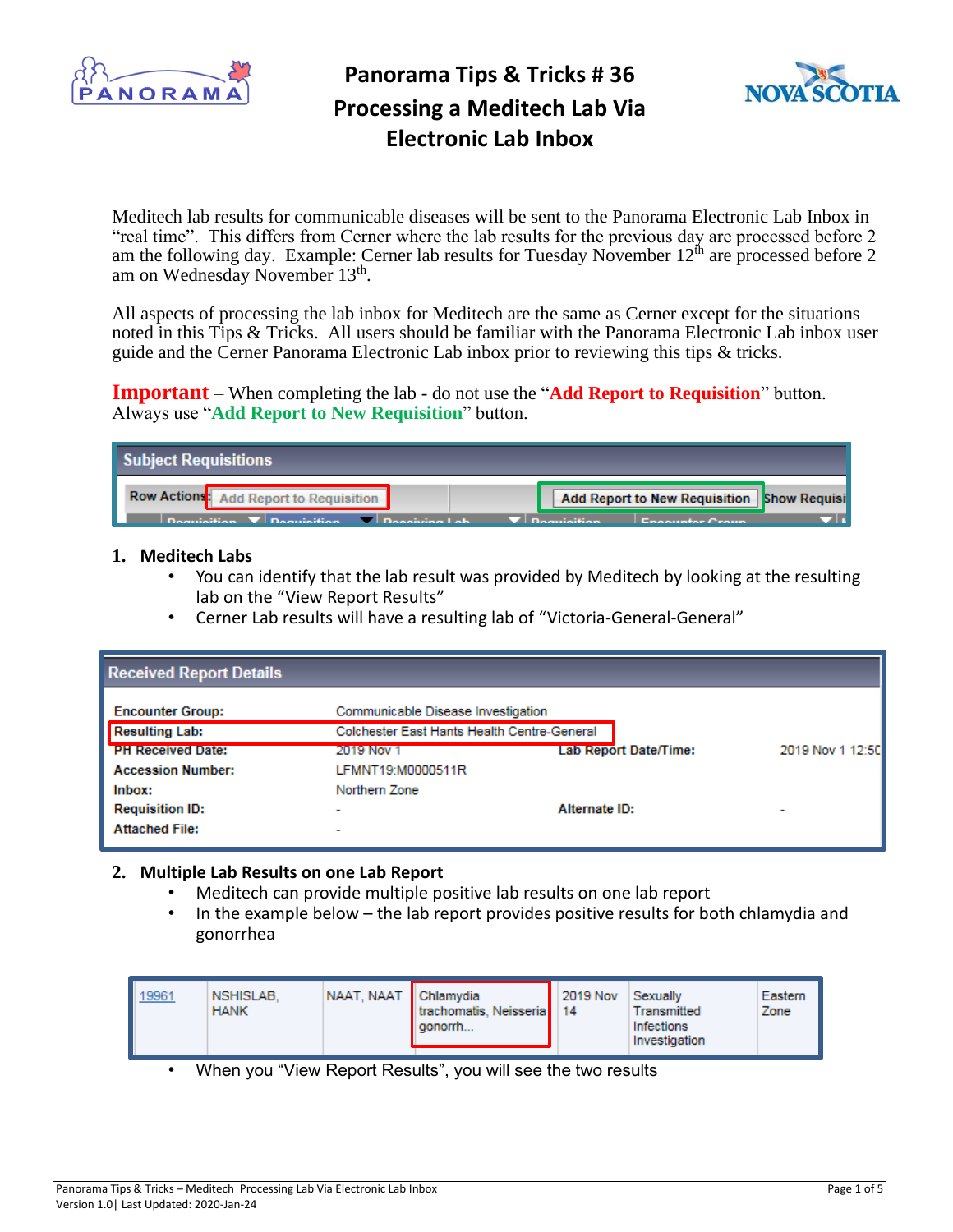



| Specimen Type / Site: Unknown                        | Collection Date/Time: 2019 Nov 14 07:15 AST |                             |                           |  |
|------------------------------------------------------|---------------------------------------------|-----------------------------|---------------------------|--|
| <b>Test Name: NAAT</b><br><b>Test Annotations: -</b> | Test Category: Microbiology                 |                             |                           |  |
| <b>Result Name:</b>                                  | Presence or identity                        | Sample ID:                  |                           |  |
| <b>Result Status:</b>                                | Final                                       | <b>Result Date:</b>         | 2019 Nov 14               |  |
| <b>Result Value:</b>                                 | <b>POSITIVE</b>                             |                             |                           |  |
| <b>Result Units:</b>                                 |                                             |                             |                           |  |
| <b>Interpreted Result:</b>                           | Positive                                    |                             |                           |  |
| <b>Disease</b>                                       | Chlamydia                                   |                             |                           |  |
| Microorganism                                        | Chlamydia trachomatis                       |                             |                           |  |
| <b>Description:</b>                                  | C TRACHOMATIS PCR.                          |                             |                           |  |
| <b>Antimicrobial Drug</b>                            | Interpretation                              | <b>Sensitivity Value</b>    | <b>Additional Details</b> |  |
|                                                      |                                             |                             |                           |  |
| <b>Test Name: NAAT</b>                               |                                             |                             |                           |  |
| <b>Test Annotations: -</b>                           |                                             | Test Category: Microbiology |                           |  |
| <b>Result Name:</b>                                  | Presence or identity                        | Sample ID:                  |                           |  |
| <b>Result Status:</b>                                | Final                                       | <b>Result Date:</b>         | 2019 Nov 14               |  |
| <b>Result Value:</b>                                 | <b>POSITIVE</b>                             |                             |                           |  |
| <b>Result Units:</b>                                 |                                             |                             |                           |  |
| <b>Interpreted Result:</b>                           | Positive                                    |                             |                           |  |
| <b>Disease</b>                                       | Gonomhea                                    |                             |                           |  |
| Microorganism                                        | Neisseria gonorrhoeae                       |                             |                           |  |
| <b>Description:</b>                                  | <b>N.GONORRHOEAE PCR</b>                    |                             |                           |  |

#### • When you process the results, two lab records will be created for the client. Each lab can be linked to the appropriate investigation.

| 2019 Nov 14 | Unknown /<br><b>NOT</b><br><b>INDICATED</b> | Presence or identity | Positive:<br><b>POSITIVE</b> | CBR2019ET1411:CP00001R Chlamydia | trachomatis | Final |
|-------------|---------------------------------------------|----------------------|------------------------------|----------------------------------|-------------|-------|
| 2019 Nov 14 | Unknown /<br><b>NOT</b><br><b>INDICATED</b> | Presence or identity | Positive:<br>POSITIVE        | CBR2019ET1411:CP00001R Neisseria | gonorrhoeae | Final |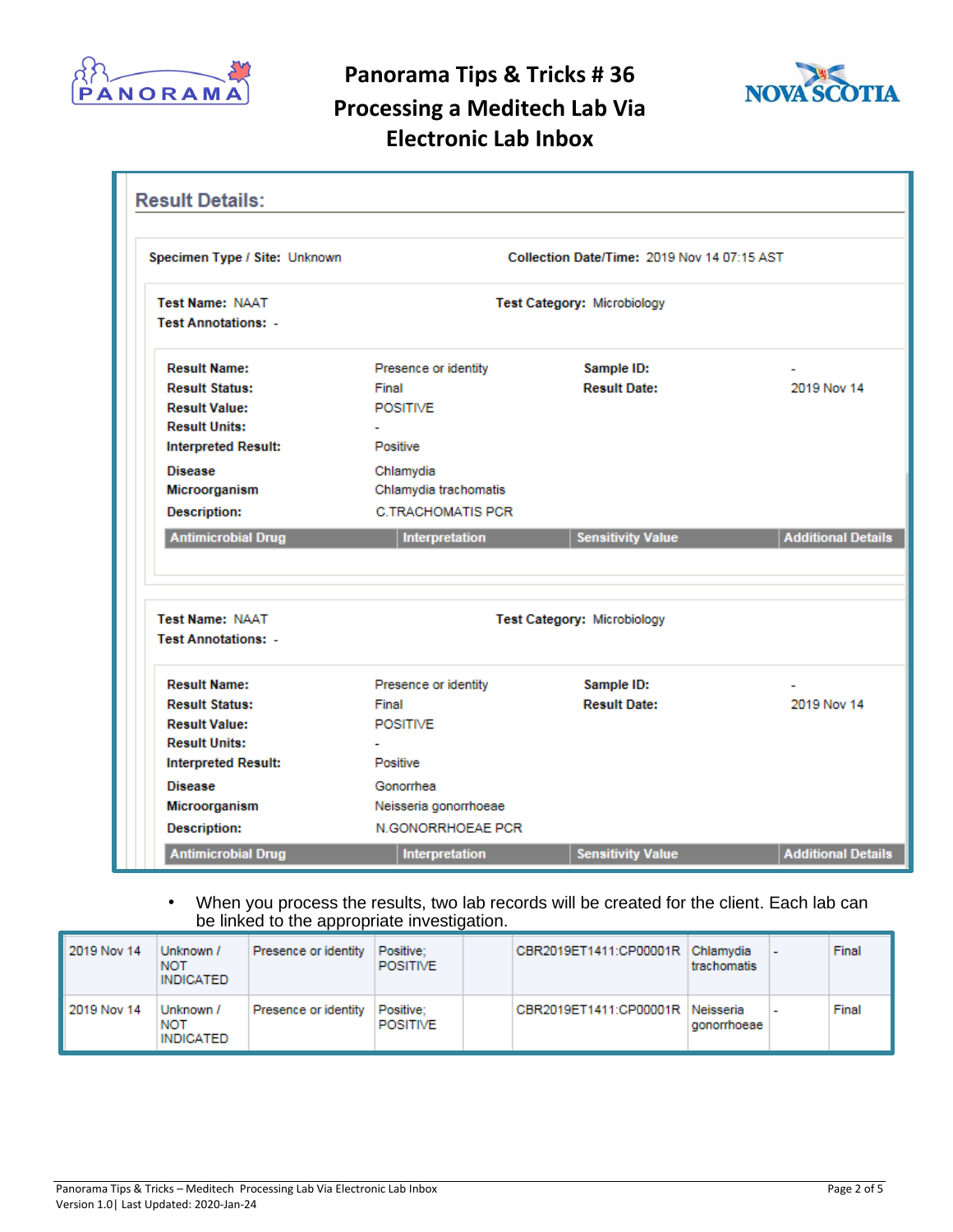



### **3. Positive reportable result with a positive non-reportable result on one lab report**

• If a lab report includes a reportable and non-reportable it cannot be completed (processed). Example:

| Reported<br><b>Subject Name</b> |          | $\blacktriangledown$   Test(s) $\blacktriangledown$   Microorganism | <b>Date</b> | $\blacktriangledown$ Report $\blacktriangledown$ Encounter Group $\blacktriangledown$ Inbox |         |
|---------------------------------|----------|---------------------------------------------------------------------|-------------|---------------------------------------------------------------------------------------------|---------|
| PHRLAB,                         | Culture. | Legionella, Vancomycin                                              | 2019 Oct    | Communicable                                                                                | Eastern |
| <b>MADDISION</b>                | Culture  | <b>Resistant Enteroc</b>                                            | 15          | Disease Investigation                                                                       | Zone    |

| <b>Result Details:</b>      |                                             |                             |                           |  |  |  |
|-----------------------------|---------------------------------------------|-----------------------------|---------------------------|--|--|--|
|                             |                                             |                             |                           |  |  |  |
| Specimen Type / Site: Blood | Collection Date/Time: 2019 Nov 18 13:00 AST |                             |                           |  |  |  |
| Test Name: Culture          | <b>Test Category: Microbiology</b>          |                             |                           |  |  |  |
| <b>Test Annotations: -</b>  |                                             |                             |                           |  |  |  |
| <b>Result Name:</b>         | Culture/Identification                      | Sample ID:                  |                           |  |  |  |
| <b>Result Status:</b>       | Final                                       | <b>Result Date:</b>         | 2019 Nov 20               |  |  |  |
| <b>Result Value:</b>        | Coag negative staphylococcus                |                             |                           |  |  |  |
| <b>Result Units:</b>        |                                             |                             |                           |  |  |  |
| <b>Interpreted Result:</b>  | Positive                                    |                             |                           |  |  |  |
| <b>Disease</b>              | $\overline{\phantom{a}}$                    |                             |                           |  |  |  |
| Microorganism               | <b>STANEG</b>                               |                             |                           |  |  |  |
| <b>Description:</b>         | <b>BLOOD CULTURE</b>                        |                             |                           |  |  |  |
| <b>Antimicrobial Drug</b>   | Interpretation                              | <b>Sensitivity Value</b>    | <b>Additional Details</b> |  |  |  |
|                             |                                             |                             |                           |  |  |  |
| <b>Test Name: Culture</b>   |                                             | Test Category: Microbiology |                           |  |  |  |
| <b>Test Annotations: -</b>  |                                             |                             |                           |  |  |  |
| <b>Result Name:</b>         | Culture/Identification                      | Sample ID:                  |                           |  |  |  |
| <b>Result Status:</b>       | Final                                       | <b>Result Date:</b>         | 2019 Nov 20               |  |  |  |
| <b>Result Value:</b>        | Vibrio cholerae                             |                             |                           |  |  |  |
| <b>Result Units:</b>        |                                             |                             |                           |  |  |  |
| <b>Interpreted Result:</b>  | Positive                                    |                             |                           |  |  |  |
| <b>Disease</b>              | Cholera                                     |                             |                           |  |  |  |
| Microorganism               | Vibrio cholerae                             |                             |                           |  |  |  |
| <b>Description:</b>         | <b>BLOOD CULTURE</b>                        |                             |                           |  |  |  |
| <b>Antimicrobial Drug</b>   | Interpretation                              | <b>Sensitivity Value</b>    | <b>Additional Details</b> |  |  |  |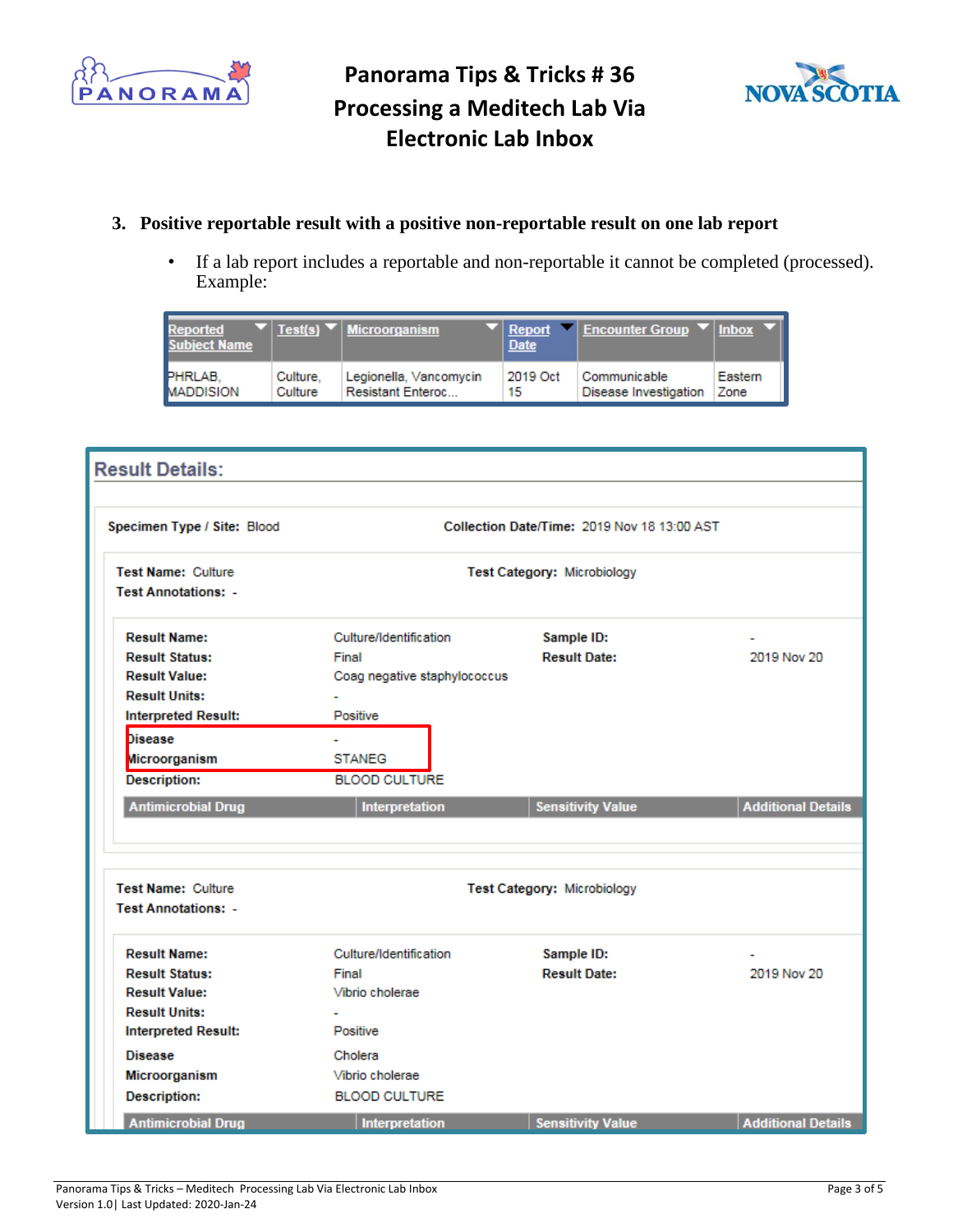



### **4. Lab report with multiple lab results for the same disease**

• There are some situations where a lab report will include multiple positive lab results for the same disease. (examples – VRSE and MRSA)

| Result Details:            |                                                  |                             |                            |  |  |  |  |
|----------------------------|--------------------------------------------------|-----------------------------|----------------------------|--|--|--|--|
|                            |                                                  |                             |                            |  |  |  |  |
|                            |                                                  |                             |                            |  |  |  |  |
| Specimen Type / Site: -    | Collection Detail Imm: 2019 Nov 6 13:00 AST      |                             |                            |  |  |  |  |
| <b>Text Name: NAAT</b>     | Text Category: Microbiology                      |                             |                            |  |  |  |  |
| <b>Text Annotations: -</b> |                                                  |                             |                            |  |  |  |  |
|                            |                                                  |                             |                            |  |  |  |  |
| <b>Hospit Name:</b>        | Photonco or identify                             | Serrole ID:                 |                            |  |  |  |  |
| <b>Harolt Status:</b>      | <b>Final</b>                                     | <b>Report Date:</b>         | 2019 Nov 6                 |  |  |  |  |
| <b>Handt Value:</b>        | DNA from VRE van A resistant                     |                             |                            |  |  |  |  |
|                            | gene la DETECTED; it is                          |                             |                            |  |  |  |  |
| <b>Hospit Unite:</b>       |                                                  |                             |                            |  |  |  |  |
| Interpreted Result:        | Positive                                         |                             |                            |  |  |  |  |
| Domese                     | Vencomycin Resistant                             |                             |                            |  |  |  |  |
|                            | Enterococous (VFE)                               |                             |                            |  |  |  |  |
| Microorganam               | <b>Vinconycin Resistant</b>                      |                             |                            |  |  |  |  |
|                            | Enforcecedus (VRE)                               |                             |                            |  |  |  |  |
| <b>Description:</b>        | <b><i>VREPCR</i></b>                             |                             |                            |  |  |  |  |
| <b>Antimercial Urug</b>    | Interpretation                                   | Senatority Value            | Additional Details         |  |  |  |  |
|                            |                                                  |                             |                            |  |  |  |  |
|                            |                                                  |                             |                            |  |  |  |  |
|                            |                                                  |                             |                            |  |  |  |  |
| <b>Text Name: NAAT</b>     |                                                  | Text Category: Microbiology |                            |  |  |  |  |
| land Annotationary -       |                                                  |                             |                            |  |  |  |  |
|                            |                                                  |                             |                            |  |  |  |  |
| <b>Hospit Name:</b>        | Photomas or identity                             | Serrelo ID:                 |                            |  |  |  |  |
| <b>Honoft Status:</b>      | <b>Final</b>                                     | <b>Regard: Deter:</b>       | 2019 Nov 6                 |  |  |  |  |
| <b>Hought Volume</b>       | likely that the sample contains                  |                             |                            |  |  |  |  |
|                            | Enterococci containing the                       |                             |                            |  |  |  |  |
| <b>Hought Under:</b>       |                                                  |                             |                            |  |  |  |  |
| Interpreted Result:        | Positive                                         |                             |                            |  |  |  |  |
| <b>Concert</b>             | Vanconycin Resistant<br><b>Enforcement (VCE)</b> |                             |                            |  |  |  |  |
| Microorganagh              | <b>Viencomycin Registant</b>                     |                             |                            |  |  |  |  |
|                            | Enforceceux (VRE)                                |                             |                            |  |  |  |  |
| <b>Description:</b>        | <b><i>VREPCR</i></b>                             |                             |                            |  |  |  |  |
| <b>Antimizadial Drug</b>   | Interpretation                                   | Senatorty Value             | Additional Details         |  |  |  |  |
|                            |                                                  |                             |                            |  |  |  |  |
|                            |                                                  |                             |                            |  |  |  |  |
|                            |                                                  |                             |                            |  |  |  |  |
| <b>Text Name: NAAT</b>     |                                                  | Text Category: Microbiology |                            |  |  |  |  |
| leat Annotations: -        |                                                  |                             |                            |  |  |  |  |
|                            |                                                  |                             |                            |  |  |  |  |
| <b>Hospit Name:</b>        | Photonce or identity                             | Semple ID:                  |                            |  |  |  |  |
| <b>Honuit Status:</b>      | <b>Final</b>                                     | <b>Regult Date:</b>         | 2019 Nov 6                 |  |  |  |  |
| <b>Horuft Value:</b>       | van Agene.                                       |                             |                            |  |  |  |  |
| <b>Horuft Unite:</b>       | ÷                                                |                             |                            |  |  |  |  |
| Interpreted Result:        | Posttive                                         |                             |                            |  |  |  |  |
| Dominio                    | Vancomycin Resistant<br>Enterococous (VRE)       |                             |                            |  |  |  |  |
| <b>Microorganeern</b>      | Wasconscin Bartistani                            |                             |                            |  |  |  |  |
|                            | Enforceceus (VRE)                                |                             |                            |  |  |  |  |
| <b>Description:</b>        | <b>VRE PCR</b>                                   |                             |                            |  |  |  |  |
| <b>Lohonevelvel Prime</b>  | <b>Intermediation</b>                            | <b>Standards William</b>    | <b>Artificianal Debute</b> |  |  |  |  |

• Process the lab. The EPIs will exclude duplicates from disease counts.

### **5. Cancelled Lab Result**

- Note: This will occur very infrequently
- If Meditech cancelled a lab result, the result will be sent to Panorama Electronic Lab Inbox

| II NSHISLAB, ISAAC | Culture  **CANCELLED**  2019 Oct | Communicable Disease<br>Investigation | Western<br>one. |
|--------------------|----------------------------------|---------------------------------------|-----------------|
|                    |                                  |                                       |                 |

• Lab Report for a cancelled result will not show the microorganism of the original lab results